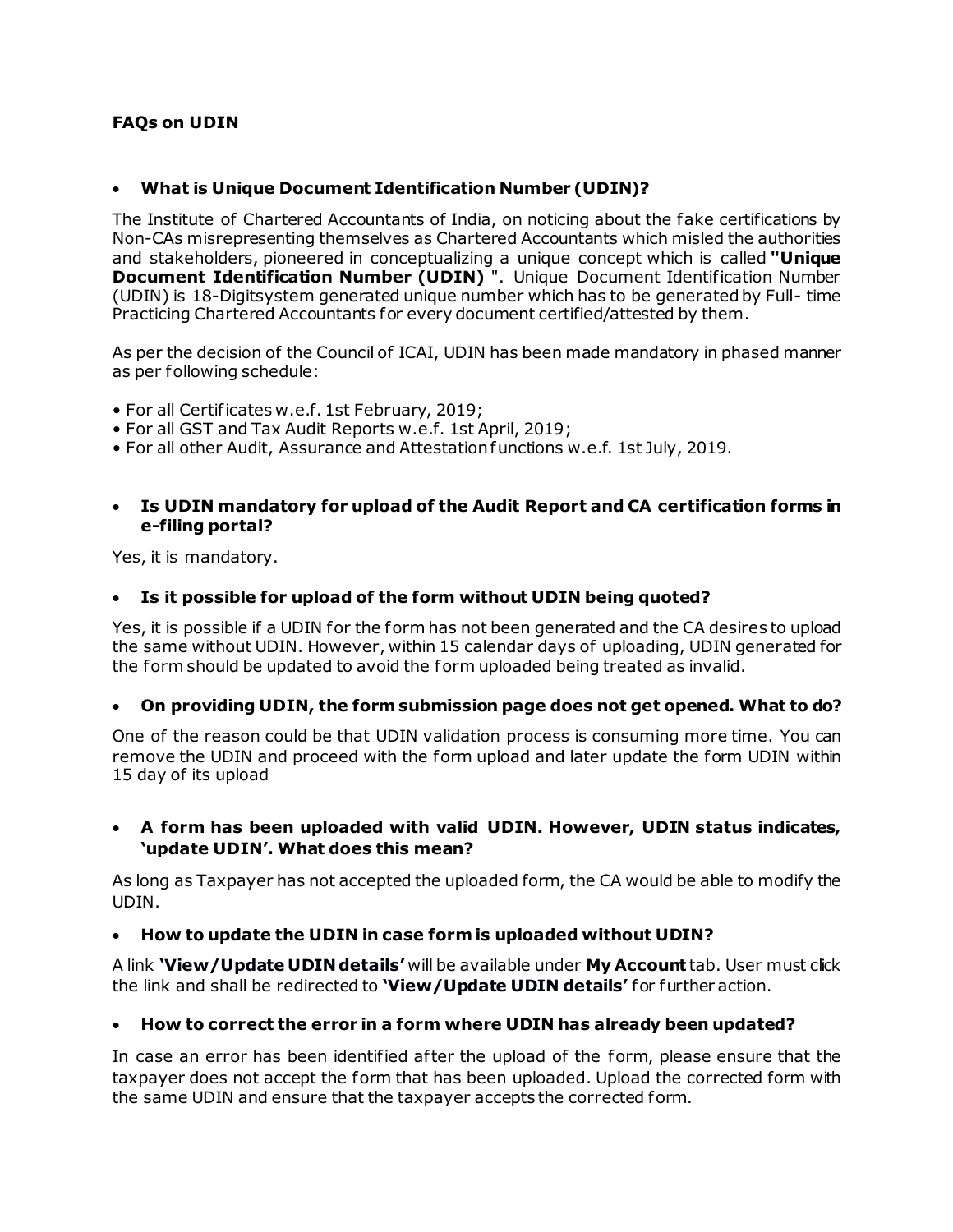### • **How to correct the error in the form with valid UDIN after it has been accepted by the taxpayer?**

If the mistake or error in the form or attachment has been noticed subsequent to taxpayer accepting the form linked to a valid UDIN, then the process is only revising the form with new UDIN generated by revoking the earlier generated UDIN of the submitted form.

### • **What will happen to the form if the CA uploads without UDIN or fails to update the UDIN within 15 calendar days, but the form uploaded has been accepted by the taxpayer?**

The form uploaded will be treated as invalid with all due consequences of law attracted.

• **What will happen to the form uploaded by the CA with UDIN and not accepted by the taxpayer?**

The form uploaded will not be considered as valid submission by the taxpayer till it is accepted by the taxpayer.

# • **What will be considered as the date of submission of the form by the taxpayer?**

The date of submission of the form by the taxpayer will be the date on which the taxpayer accepts the form uploaded by the CA or the date on which the CA has furnished the UDIN, whichever event takes place later as the case may be.

## • **What will happen to the form in case UDIN is revoked?**

In case UDIN of a form is revoked after its acceptance by the taxpayer, then the form submitted with that UDIN will be treated as invalid on the date on which the UDIN is revoked with due consequences of law attracted.

### • **What will be considered as the date of submission of the form by the taxpayer in case UDIN is revoked?**

In case UDIN of a form is revoked after its acceptance by the taxpayer, and a revised form with fresh UDIN is uploaded, then the date on which the taxpayer accepts the revised uploaded form will be considers as the date of submission.

## • **How to correct the error in a form where UDIN has not been updated?**

In case an error has been identified after the upload of the form, ensure that the taxpayer does not accept the form that has been uploaded. Re-upload the corrected form with the same UDIN and ensure that the taxpayer accepts the form which is the corrected.

## • **What does the status 'Consumed' indicates under 'UDIN status'?**

It indicates that the form uploaded by the CA with a UDIN has been accepted by the taxpayer and the UDIN linked to the form cannot be used for upload of another form or the revision or correction of the form already uploaded without its revocation.

## • **What does the status 'Unconsumed' indicates under 'UDIN status'?**

It indicates that the form uploaded by the CA with a UDIN has been rejected by the taxpayer and the form can be re-uploaded using the same UDIN